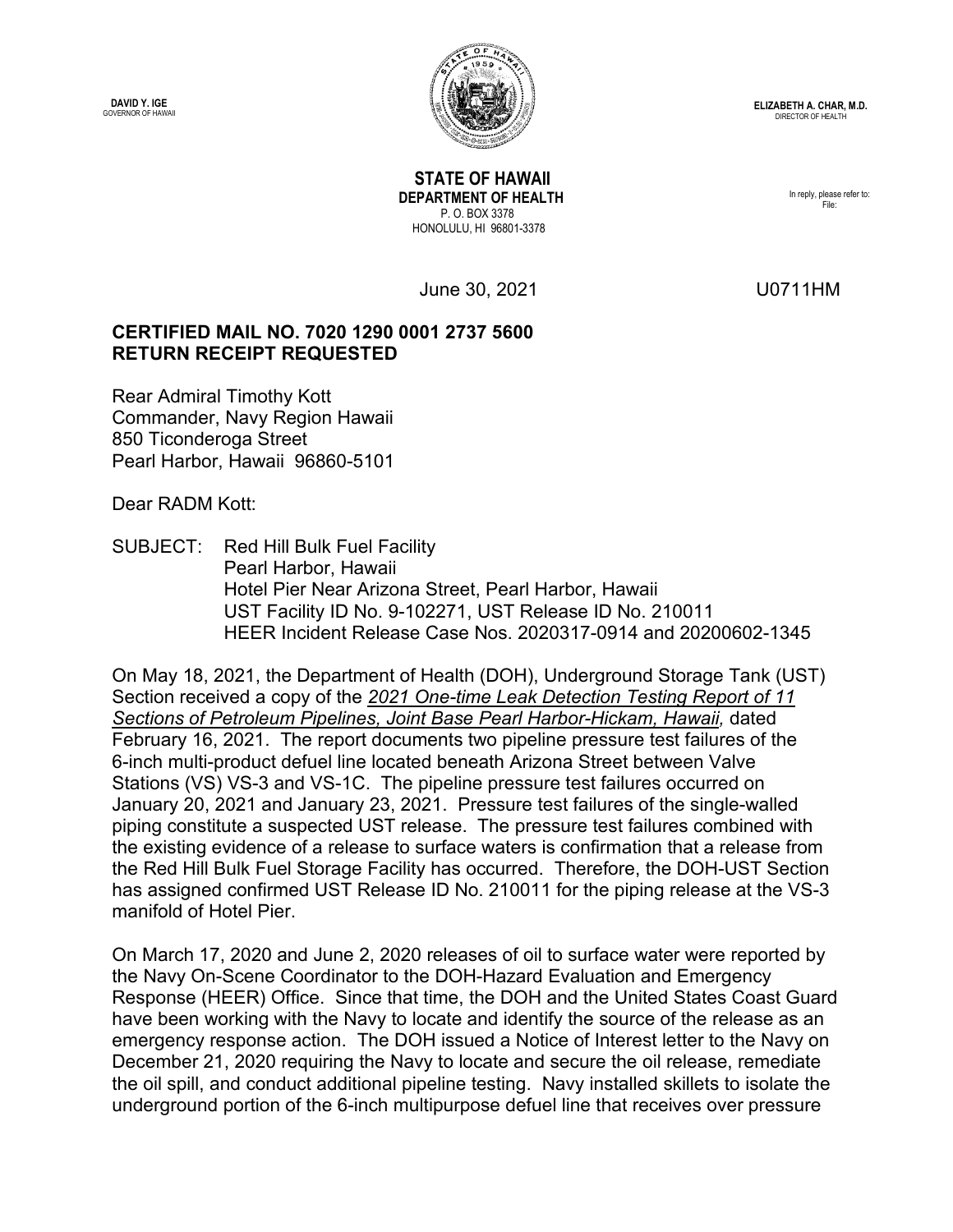Rear Admiral Timothy Kott June 30, 2021 Page 2

fuel from the three active fuel lines (JP-5, F-24, and F-76) on January 23, 2021. The DOH received from the Navy requested schematic diagrams and pressure relief valves specifications on May 25, 2021 that verify that during times of overpressure fresh fuel could be placed in the defuel line.

Under the emergency response phase, the Navy has undertaken and continues release response actions to locate and secure the source(s) of release, contain, and recover oil on surface water and in soils in the immediate vicinity of Hotel Pier. Based on environmental media samples collected and analyzed, the subject release appears to have co-mingled with documented historical releases at Hotel Pier. The current fuel recovery quantities from the Hotel Pier site have been declining over the past several months indicating that efforts to isolate the potential release points have likely been successful in mitigating further release to the environment.

The DOH and the Navy are planning a transition from the ongoing joint emergency response phase to state oversight meeting the requirements of HAR 11-280.1, UST and HAR 11-451, State Contingency Plan overseen respectively by the UST Section and the HEER-Department of Defense State Memorandum of Agreement (DSMOA) Program. Details on joint oversight implementation will be agreed upon as soon as the Navy has identified the funding source(s) and process to meet the state requirements.

Hawaii Administrative Rules (HAR) 11-451, Hawaii State Contingency Plan, requires that Navy Region Hawaii and the Defense Logistics Agency conduct response actions to prevent or minimize the release of oil so that it does not migrate to cause substantial danger to present or future public health or welfare, to the environment, and natural resources.

Chapter 11-280.1, HAR, "Underground Storage Tanks," Subchapter 6 "Release Response Action," requires UST owners and operators to investigate releases of regulated substances from their UST systems. Guidance documents can be found on the DOH-UST Section website at: http://health.hawaii.gov/shwb/.

In accordance with chapter 11-280.1, subchapter 6, owners and operators of UST systems with confirmed release are required to send the following documentation to the DOH, Solid and Hazardous Waste Branch, UST Section, located at 2827 Waimano Home Road, #100, Pearl City, Hawaii 96782:

1. **Confirmed Release Notification (CRN) Form** - Within seven (7) days of confirming the release.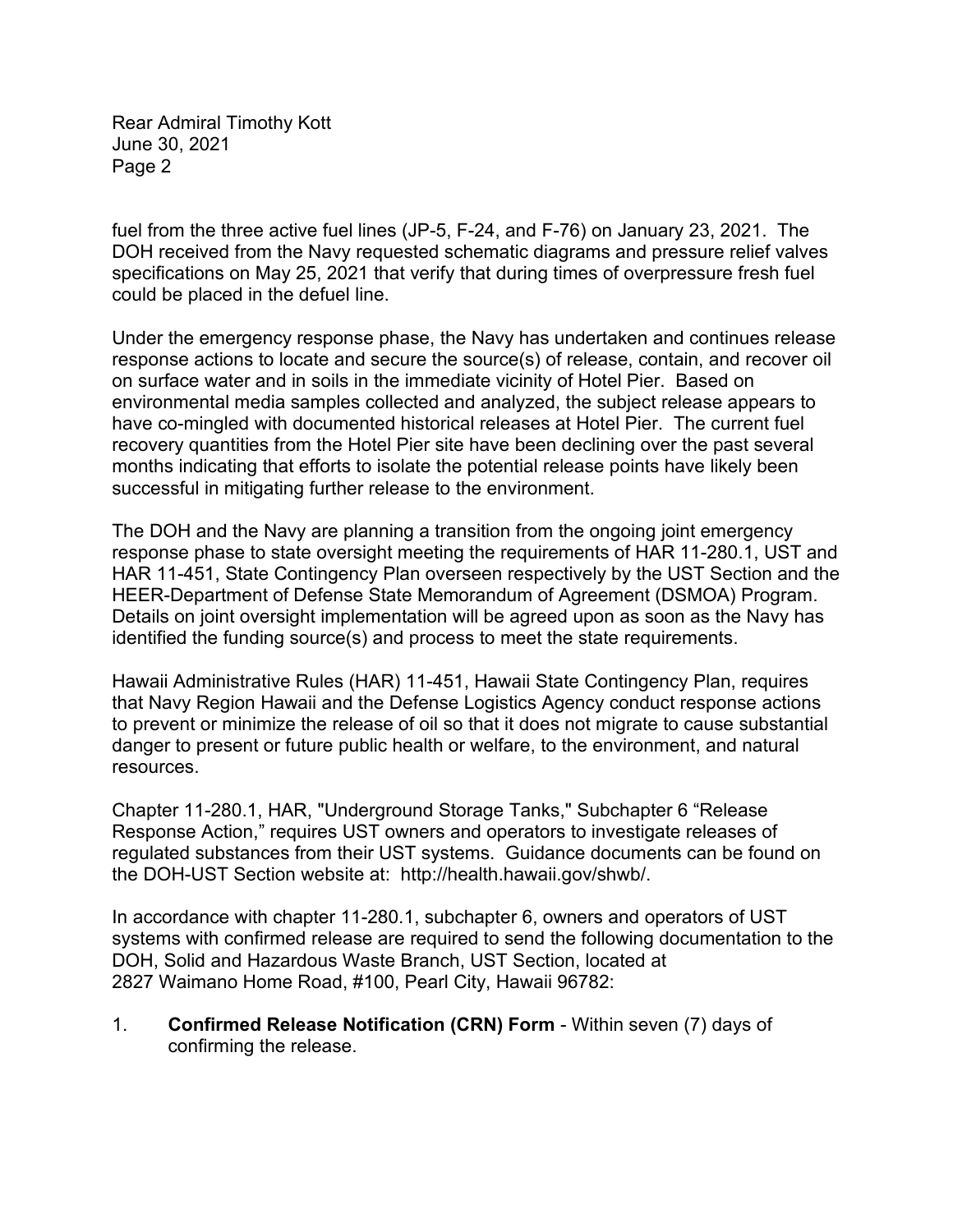Rear Admiral Timothy Kott June 30, 2021 Page 3

- 2. **Initial Abatement Measures and Site Assessment** Within 20 days after release confirmation, owners and operators will submit a report to this office summarizing the initial abatement steps taken under HAR 11-280.1-62(a) and any resulting information or data.
- 3. **Initial Site Characterization Report** Within 45 days of release confirmation to include initial release response actions, description and estimated quantity of the release, analytical results of soil, groundwater, surface water, soil vapor (SV) sampling, water quality, use and location of wells in a one-mile radius, location of utilities and other requirements in accordance with HAR 11-280.1-63. Follow the format of a Site Investigation Report in Section 18.5.9 of the DOH-HEER Technical Guidance Manual (TGM).
- 4. **Free Product Removal** Removal of petroleum free product to the maximum extent practicable in accordance with HAR 11-280.01-64. If free product is found in the subsurface of a confirmed UST release site, then a Free Product Removal Report is due to this office within 45 days of confirming the UST release.
- 5. **Notification of members of the affected public** Within 90 days of confirming a UST release, owners and operators shall notify members of the public in writing who are directly affected by the confirmed release in accordance with HAR 11-280.01-65.1. These include landowners, lessors, lessees, and easement holders at the release site.
- 6. **Release Response Reporting** If release response actions exceed 90 days following a confirmed UST release, then a first quarterly status report is due to include all release response actions taken in the first 90 days and a plan for future release response action. Follow the format for a Site Investigation Report in Section 18.5.9 of the DOH-HEER TGM. Quarterly Release Response Reports for your facility are due every 90 days until otherwise notified by the DOH-UST Section.

The DOH-UST Section has adopted the DOH-HEER TGM and the DOH-HEER guidance for UST release response investigations including multi-increment sampling of soil, monitoring well construction/groundwater sampling, and SV sampling. For required sampling analytes by fuel type, see Table 9-5 of the TGM at: www.hawaiidoh.org. Please ensure that all future sampling events are performed in accordance with the DOH-HEER TGM and the DOH-HEER guidance.

Once the subject release has been transitioned from the emergency response phase to the assessment/remediation phase, the DOH will be able to provide oversight under the